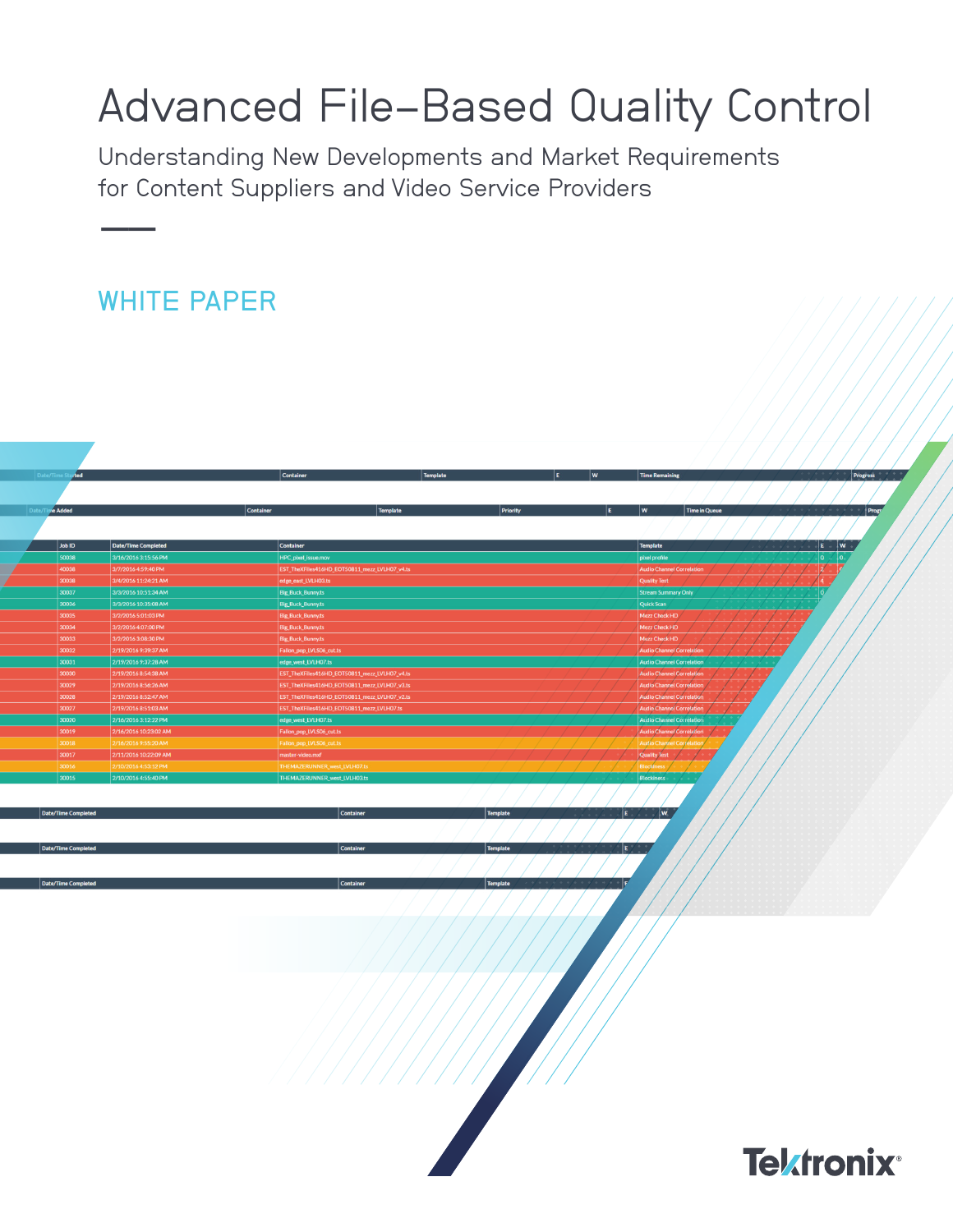## **Contents**

| New Developments Impacting Content Suppliers' QC       |
|--------------------------------------------------------|
|                                                        |
| The New Multi-Device and On-Demand Viewing             |
|                                                        |
| The Increase in Quality Benchmarks that Must Be Met by |
|                                                        |
| The Proliferation of Requirements from Distribution    |
|                                                        |
|                                                        |
|                                                        |
| QC Challenges Posed by Adaptive Bit Rate (ABR)6        |
| The Need to Prepare for 4K UHD and HDR6                |

| A OC Solution Suite Fully Adaptive to New Market |  |
|--------------------------------------------------|--|
|                                                  |  |
|                                                  |  |
| Accelerating and Sustaining QC Test Speeds8      |  |
|                                                  |  |
|                                                  |  |
| Cerify and Third-Party Workflow Compatibility9   |  |
|                                                  |  |
|                                                  |  |
|                                                  |  |
|                                                  |  |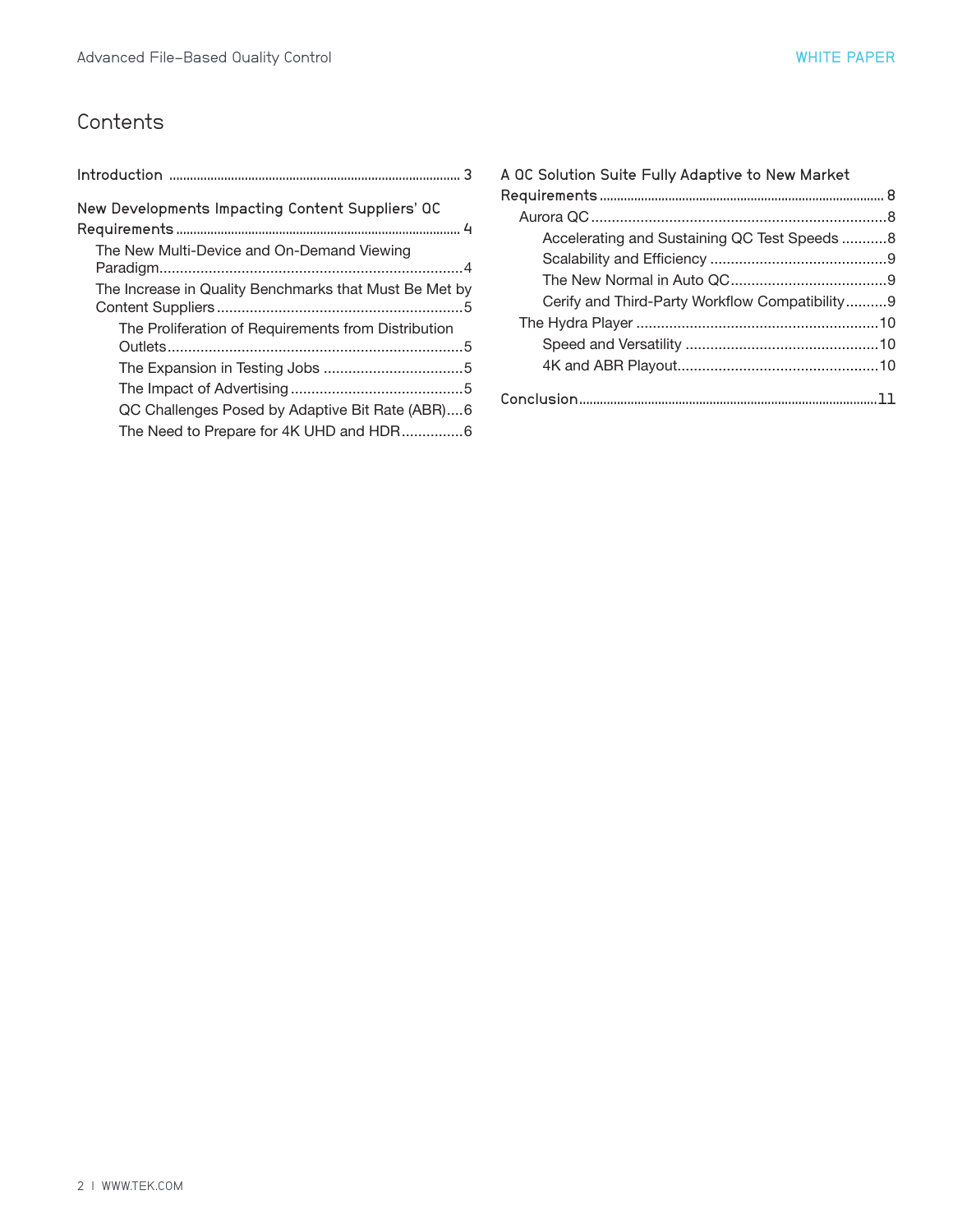## <span id="page-2-0"></span>Introduction

Major advances in file-based quality control (QC) technology have arrived in time to provide suppliers of TV programming and motion pictures much-needed assurance that they can keep pace with evolving technologies and changing consumer demand.

The challenge of maintaining video and audio quality while increasing the number of delivery outlets has placed growing pressure on VOD and linear television supply chains, each adding a unique set of metadata, format and quality benchmarks. Complicating matters, the entire value chain must maintain distinct requirements across a growing matrix of categories, languages, display resolutions, color gamuts, contrast ranges and advertising support mechanisms.

While many production, post, and distribution workflows support a previous generation of automated file-based QC solutions, functional and speed requirements have progressed to where a new level of flexibility and efficiency in file-based QC is needed. Today's QC system must support:

- Expanded test suites to meet evolving regulatory, compliance, and distribution requirements
- Instant scalability to higher or lower volumes based on business needs
- Faster speeds to stay ahead of the delivery curve
- Automatic access to supplemental processing capacity to avoid system overloads
- Increased accuracy, flexibility and display responsiveness in manual review
- Rigorous scrutiny of performance across all Adaptive Bitrate (ABR) streaming modes
- New thresholds of file-based QC with 4K UHD, HDR, WCG, HFR content
- Flexible integration with diverse resources and workflows

Tektronix, the market leader in file-based QC, has fully addressed these requirements for all broadcast, cable VOD and OTT syndication environments with the introduction of its next-generation Aurora QC platform. As the backwardcompatible successor to Cerify, the industry's first file-based QC platform, Aurora QC delivers unmatched performance in scalability, speed, and QC analytics with support for 4K, ABR and integration into cloud-based workflows.

Further augmenting QC operations, Tektronix has streamlined the manual review process with the introduction of a new multi-protocol playback tool, the Hydra player. When integrated into the Aurora QC workflow, Hydra accelerates the manual QC process at up to eight times normal speeds with unprecedented frame-accurate visualization of video, audio, metadata and other associated elements. Hydra, which can be used standalone or even with other QC platforms, also supports real-time playback of the Interoperable Master Format (IMF) Composition Playlists (CPLs) now being widely adopted by the major studios and video service providers such as Netflix.

For existing Cerify customers, Aurora QC enables a planned migration to vastly improved file-based QC capabilities without an upgrade charge or disruption of existing workflows. For new customers, the new Tektronix QC platform offers a lower cost point of entry into file-based QC at unprecedented levels of performance, ensuring they will be able to meet evolving QC requirements for years to come. For existing and new customers alike, Hydra represents a breakthrough not only in player performance, but in cost effectiveness as well.

In the discussion that follows we look at market trends that are driving more advanced approaches to file-based QC. We then examine in greater detail the capabilities Tektronix delivers with its Aurora QC and Hydra player system solution.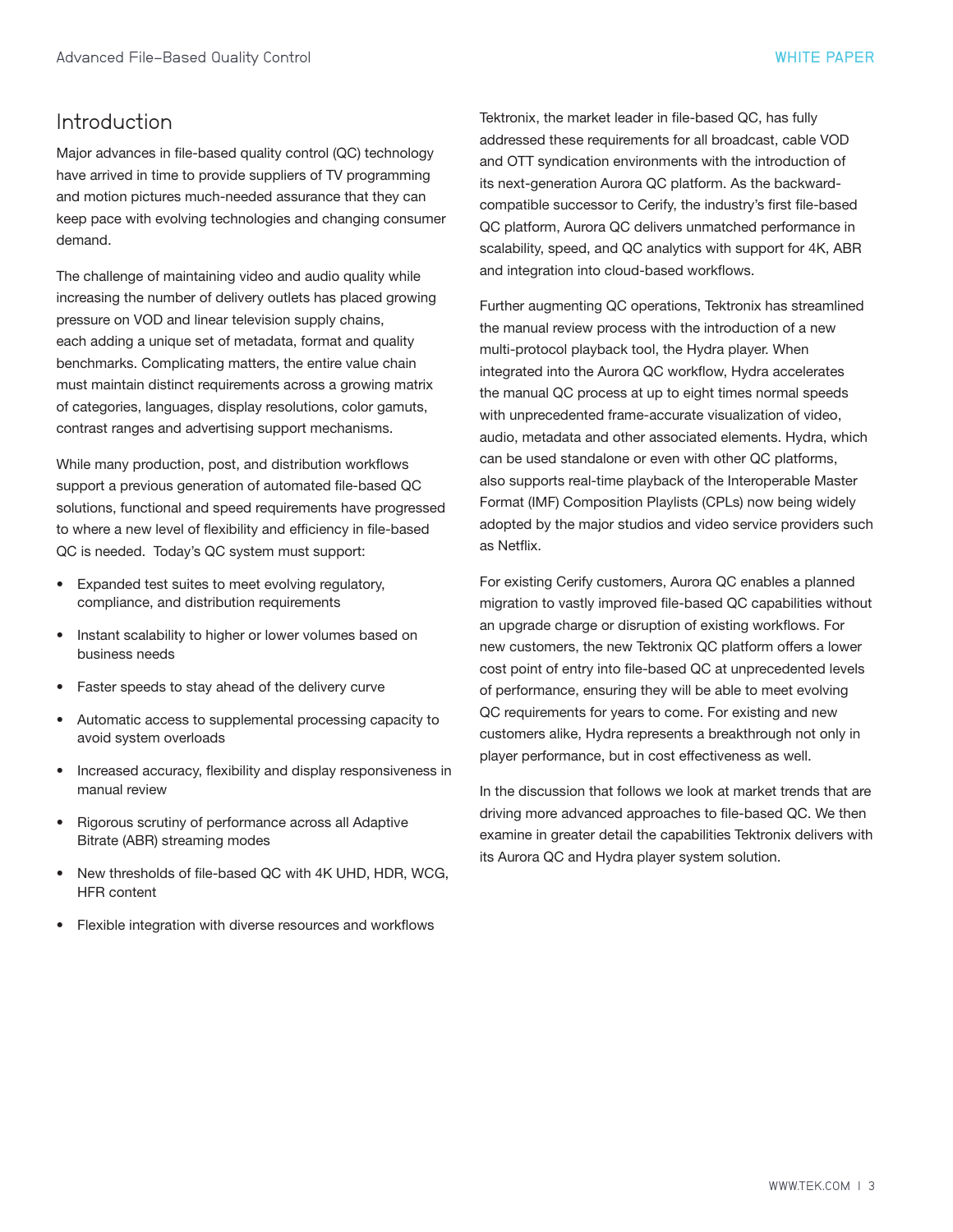## <span id="page-3-0"></span>New Developments Impacting Content Suppliers' QC Requirements

The emergence of the broadband delivered Internet as a pervasive utility has fueled the Consumer dependency on smartphones, tablets and computers for accessing video and audio content anywhere, anytime. Facilitating this access and developing new experiences have created the opportunity for content creators, aggregators and application providers to capitalize on this infrastructure to monetize content investments, evolve consumption habits and prosper amid shifting viewership from legacy television viewing models.

#### THE NEW MULTI-DEVICE AND ON-DEMAND VIEWING PARADIGM

Looking at data gathered from hundreds of millions of online users worldwide, digital video publisher Ooyala recently reported video consumption on tablets and smartphones doubled between Q4 2013 and Q4 2014 and now accounts for 34 percent of all online video plays.<sup>1</sup>

As shown in Figure 1, a global study conducted by Accenture in 24 countries provides a breakdown of device preferences for viewing long-form content by age group, highlighting the dominance of preferences for viewing TV shows, movies and sports on devices other than the TV set among the 14-34 age groups worldwide.<sup>2</sup> As can also be seen in Figure 1, much of this viewing is on-demand whether through access to pure-play OTT outlets and TV Everywhere apps from MVPDs (multichannel video programming distributors) or via traditional VOD outlets.

| <b>Viewing Trends Long-Form Video</b>        |           |       |           |       |
|----------------------------------------------|-----------|-------|-----------|-------|
| Preferred Viewing Device for Long-Form Video |           |       |           |       |
| Age                                          | $14 - 17$ | 18-34 | $35 - 54$ | $55+$ |
| <b>TV Shows/Movies</b>                       |           |       |           |       |
| Computer                                     | 44%       | 47%   | 34%       | 23%   |
| Smartphone                                   | 16%       | 11%   | 5%        | $1\%$ |
| Tablet                                       | 16%       | 9%    | 7%        | 3%    |
| TV                                           | 29%       | 46%   | 58%       | 64%   |
| Sports                                       |           |       |           |       |
| Computer                                     | 31%       | 26%   | 22%       | 15%   |
| Smartphone                                   | 18%       | 11%   | 6%        | $1\%$ |
| Tablet                                       | 14%       | 7%    | 5%        | $2\%$ |
| TV                                           | 26%       | 38%   | 47%       | 54%   |

Source: Accenture

#### Percentage of Consumers Sourcing Video Entertainment

| Age                                | 18-34 | $35+$ |
|------------------------------------|-------|-------|
| From Free Video Streaming Services | 72%   | 40%   |
| From Subscription VOD              | 60%   | 40%   |
| From Pay TV                        | 46%   | 58%   |
| Source: TiVo <sup>3</sup>          |       |       |

FIGURE 1.

1 Ooyala, Q4 2014 Global Video Index, March 2015

- 2 Accenture, Digital Video and the Connected Consumer, April 2015
- 3 TiVo, 2013 Millennial Video Entertainment Survey, February 2014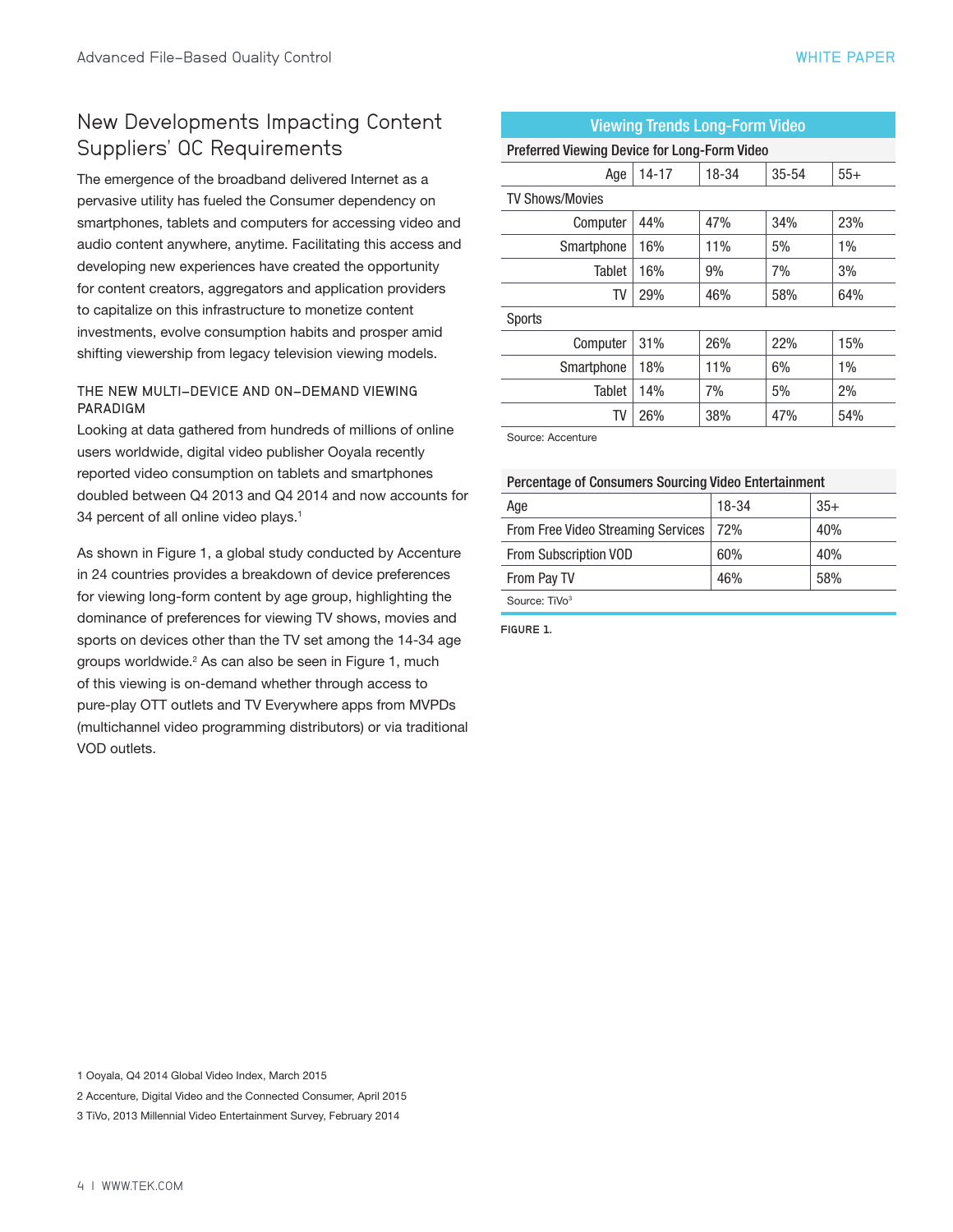<span id="page-4-0"></span>The primary force driving consumption of long-form video online is subscription VOD offered by Netflix, Hulu, Amazon and a growing list of other global and regional players. According to Digital TV Research, SVOD subscriptions will increase from 117 million at year's end 2015 to 249 million by 2020.4 OTT SVOD revenues are projected to hit \$21.6 billion in 2020, up from \$7.6 billion in 2014. In the U.S., according to Parks Associates, 57 percent of U.S. broadband households now subscribe to an OTT video service.<sup>5</sup>

The need to capitalize on these opportunities is obvious for premium video content suppliers who want to compensate for a loss of momentum in traditional linear TV viewing. Researcher ABI predicts just a 3.7 percent CAGR (compound annual growth rate) for pay TV revenue in the U.S. through 2020 compared to a predicted 24 percent CAGR for OTT subscription revenues through 2019.<sup>6</sup>

While linear TV is not growing, it is not disappearing overnight. The struggle for service providers is balancing a growing emphasis on quality audio and video plus the increased complexities of metadata for managing upstream workflows and downstream display devices. This is creating a scalability problem where more resources simply do not meet the delivery challenge.

#### THE INCREASE IN QUALITY BENCHMARKS THAT MUST BE MET BY CONTENT SUPPLIERS

#### The Proliferation of Requirements from Distribution Outlets

The expansion in the number of distribution outlets for premium video content poses major challenges for suppliers of TV programs and movies, who must apply QC processes that will guarantee their content reaches the consumer and the video and audio is good. Otherwise, as the number of distribution outlets multiplies, most with different sets of acceptance standards, the costs of bad quality content will result in churn as the consumer will go elsewhere for access to the content.

#### The Expansion in Testing Jobs

In all cases, the range of asset components that must be subjected to the QC process has greatly expanded, complicating such traditional basics as ensuring the quality and synchronization of video and audio, closed captioning and language subtitling and dubbing and adding to the range of metadata information that must be validated.

The quality and synchronization of video and audio payloads must be validated across multiple codecs and screen resolutions to deliver every file to each customer in the appropriate formats they use. Suppliers must be able to verify a wide range of container wrappers used in delivering their content to distributors. Confirming the accuracy of the metadata used in conveying the syntaxes of all these elements and a growing list of other elements has added to the QC workload as well.

Moreover, the amount of information carried by metadata has exploded. Distributors need to reach more diverse audiences, which has expanded the number of closed captioning, subtitling and dubbing streams that must be associated with each content asset. Use of metadata to track, manage, and automate processes is growing in prominence.

#### The Impact of Advertising

Another development adding to the QC checklist is the role of on-demand content in driving advertising revenues. Program suppliers and distributors need to be able to capitalize on ad tracking by Nielsen during the D4 and D7 day windows of exposure following broadcast airing, which has fueled increases in the volume of content TV networks are licensing to MVPDs' free VOD offerings.7

Dynamic ad insertion, often targeted to specific audience segments, after the C3 window expires, has also gained momentum. *(In 2007, Nielsen changed their measurement window for TV programs to include live plus the first three days immediately following broadcast. This is called a C3 window.)*  As a result of these new advertising strategies, multichannel video programming distributors (MVPDs) must be able to verify ad insertion tables and proper alignment of IDR (Instantaneous Decoder Refresh) and EBP (Encoder Boundary Point) markers.

6 Rapid TV News, "Pay TV to Inch Upwards while OTT Rockets," April 2015

<sup>4</sup> Digital TV Research, Global OTT TV & Video Forecast, June 2015

<sup>5</sup> Parks Associates, press release, January 2015

<sup>7</sup> Bloomberg, "TV Networks Offering More On Demand to Reduce Ad-Skipping," September 2014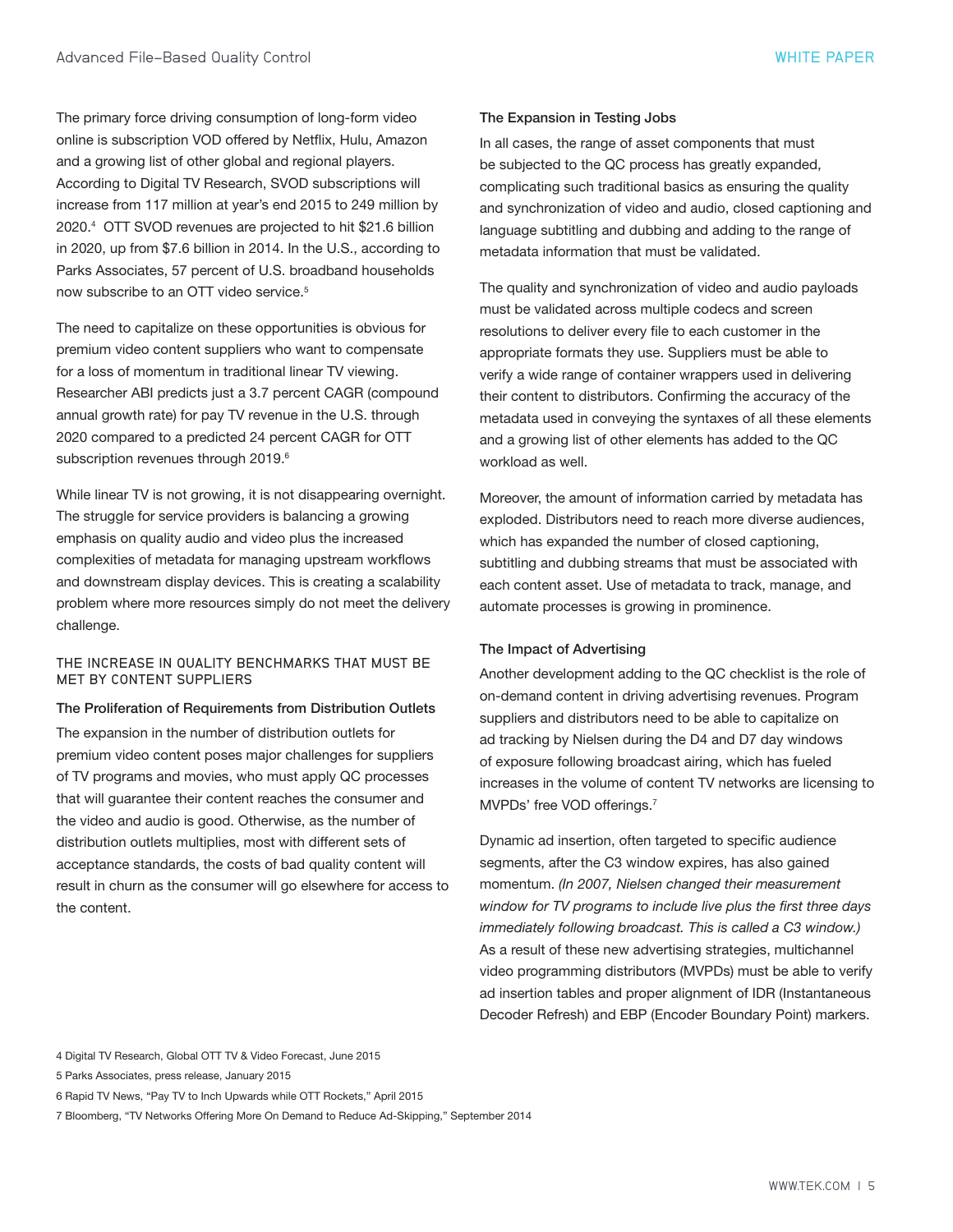#### <span id="page-5-0"></span>QC Challenges Posed by Adaptive Bit Rate (ABR)

Broadband delivered Internet has played a critical role in the exponential increase of video and audio content consumption. Since the majority of broadband is based on hybrid fiber coax (HFC) physical infrastructure originally designed for delivering cable television (CATV), the term Over-The-Top (OTT) has been given to Internet delivered video content. However, most broadband technologies are unable to provide the consistent level of bandwidth required to stream video without noticeable artifacts or errors. ABR was created as an enabling technology designed to overcome this problem. Intelligently delivering the highest video resolution that the delivery network could provide within 2 second increments, ABR streaming imposed new requirements on QC analysis. Preparing multiple files for each resolution and format type of a single title significantly increased the QC workload. Compounding this problem, the variety of display Operating Systems and rendering types including Apple HTTP Live Streaming (HLS), Microsoft Smooth Streaming, Adobe HTTP Dynamic Streaming (HDS) and MPEG DASH must also be supported .

#### The Need to Prepare for 4K UHD and HDR

The emergence of 4K Ultra High Definition (UHD) and High Dynamic Range (HDR) technologies adds additional dimensions to the existing ecosystems. While often paired in industry discussions, preparation of content for 4K UHD and HDR involves separate sets of new parameters that must be subjected to QC processes along with the other elements outlined above.

4K UHD has become a growing presence in the services offered by distributors, especially those in the pure-play OTT camp. Expectations are that 4K TV set penetration will continue to soar, reaching 10 percent of households in the U.S. by 2020, according to Strategy Analytics.<sup>8</sup> The research predicts worldwide 4K display shipments increased by 633 percent in 2014 to reach 12.1 million units and predicts increases to 27.5 million units shipped in 2015 and over 100 million in 2018.

As of mid-2015 Netflix subscribers paying a premium subscription price of \$11.99 per month had access to 4K versions of the provider's original programming and a growing package of 4K-formatted movies. Amazon Prime, too, had launched 4K with a relatively large portfolio of movies along with its own original series and other TV shows, offered at no extra cost to Prime Instant Video subscribers, who pay \$99 for full-year Prime service. Other online providers in the early stages of offering UHD content include M-Go, Vimeo and YouTube.

MVPDs are making early moves into the market as well. In the U.S., Comcast is expanding initial "Xfinity in UHD" offerings targeted to Samsung TVs with the addition of more titles and introduction of a new X-1 4K-capable set-top box.<sup>9</sup> In Europe, Liberty Global, BT and Sky are in various stages of introducing new 4K-capable set-tops as well.<sup>10</sup>

Ensuring 4K UHD content meets the ecosystem requirements requires QC processes that can determine that files meet customer specifications, whether they were originally shot in 4K UHD or converted from other formats such as 35 mm film, the cinematic version of 4K or 1080p HD. It's also important to note that content suppliers will need to be able to use advanced 4K-capable QC to gauge the effectiveness of the 4K up-conversion processes available to them, such as upscaling, various types of scanning, film grain filtering, artifact removal and color re-grading.

In this new environment, specifications may vary according to how a content provider and distributor commercially positions 4K content, where the threshold for quality might be lower for up-converted HD content versus content originated in film or 4K. Such variations might come into play, for example, with implementations of different tiers of service tied to variations in release windows.

9 ScreenPlays, "Holding Back on UHD Services not a Good Option for MVPDs," February 2015

<sup>8</sup> Multichannel News, "4K TV Market Set to Explode," March 2015.

<sup>10</sup> Broadband TV News, "4K Sky Box within Weeks," June 2015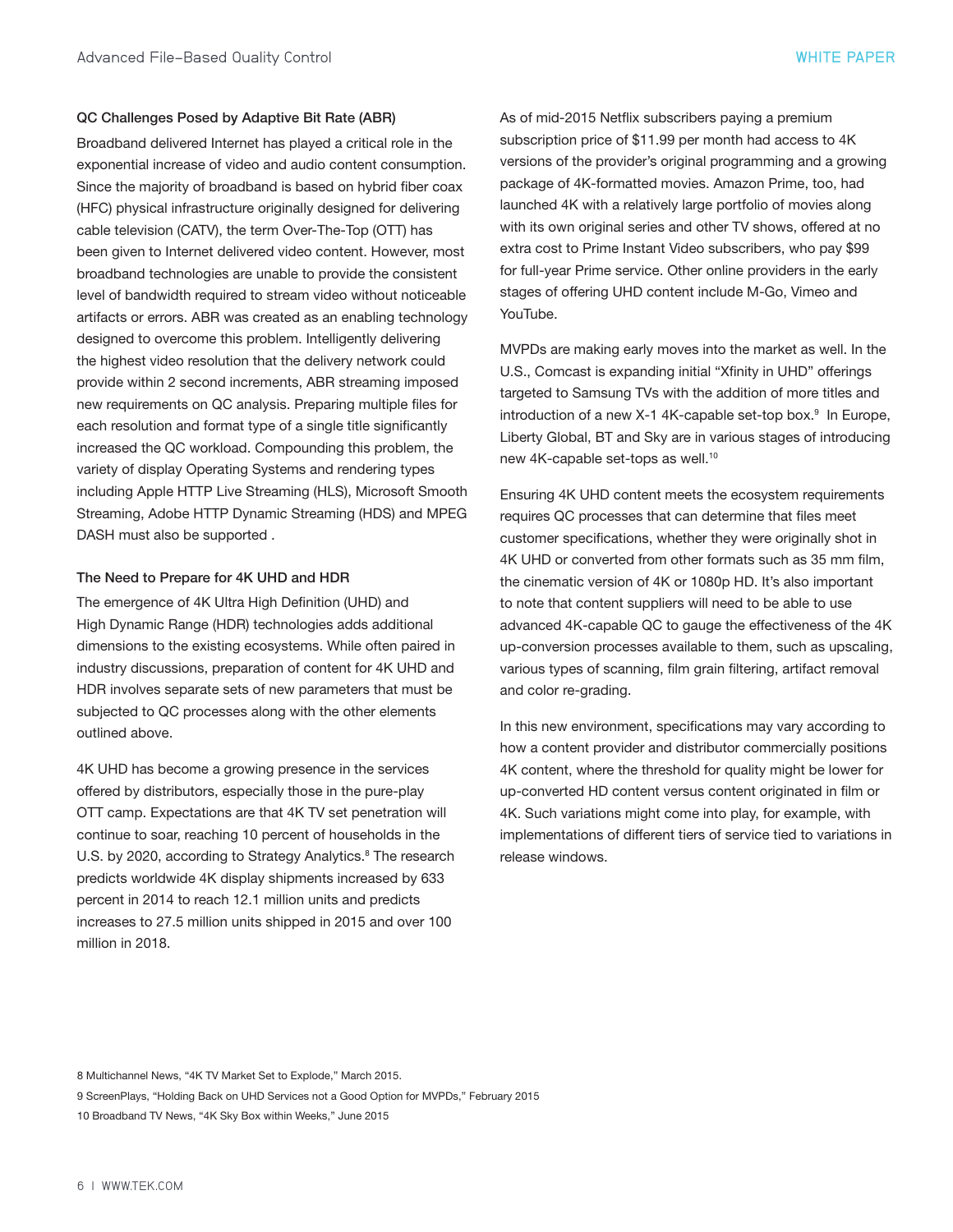Additionally, quality variations may depend on the bitrate thresholds set by distributors, which presently range anywhere from 15 Mbps to 25 Mbps for transmitting HEVC-encoded 4K content. Suppliers must be able to verify that quality requirements have been met at the customer's chosen bitrate threshold in accord with whichever HEVC profile the customer prefers – Main, which supports 8-bit color with a sampling depth of 256 levels, or Main 10, which is designed for 10-bit color processing with 1,024 sampling levels. Variables tied to these HEVC profiles also include chroma subsampling levels at 4:2:0, 4:2:2 or 4:4:4. And, of course, questions of whether ancillary content elements, such as UI graphics, text and ads, conform to the 4K quality parameters must be addressed by the QC process as well.

Adding to the intricacy of managing QC processes is HDR, which goes beyond the spatial resolution benefits of 4K by breaking with the Standard Dynamic Range (SDR or ITU REC 709) specifications revised for HD over 20 years ago. The various HDR modes now vying for market acceptance all have in common the support for a much wider color gamut and much greater contrast dynamics with deeper levels of black in the darker pictorial elements and far greater luminance in the brightest white and color elements.

The competing approaches to HDR are characterized by variations in contrast ranging from 2,048:1 to multiple factors above that and by variations in color gamut ranging from 757 million to 69 billion colors. Some HDR systems rely on use of 10-bit encoding while others require 12-bit encoding. The latter typically entail sending two payloads, one a baseline picture conforming to REC 709 to accommodate viewing on non-HDR sets and the other a metadata overlay conveying enhancements to be executed by display systems that can support REC 2020.

Efforts to sort all this out into a set of industry standards have made significant headway, but there are many initiatives underway that will have to be brought together if there's to be true standardization. Meanwhile, content owners and post facilities will have to be prepared to apply QC processes to a variety of HDR modes, depending on which ones their customers choose to support.

These requirements have entered the near-term horizon. Amazon became the first wide-scale distributor of HDRformatted content in Q3 2015, while Netflix was publicly committed to begin delivering HDR before the end of 2015.<sup>11</sup> During 2016, similar plans are taking shape as standards, de facto or regulated, are implemented throughout the production, post and distribution pipeline.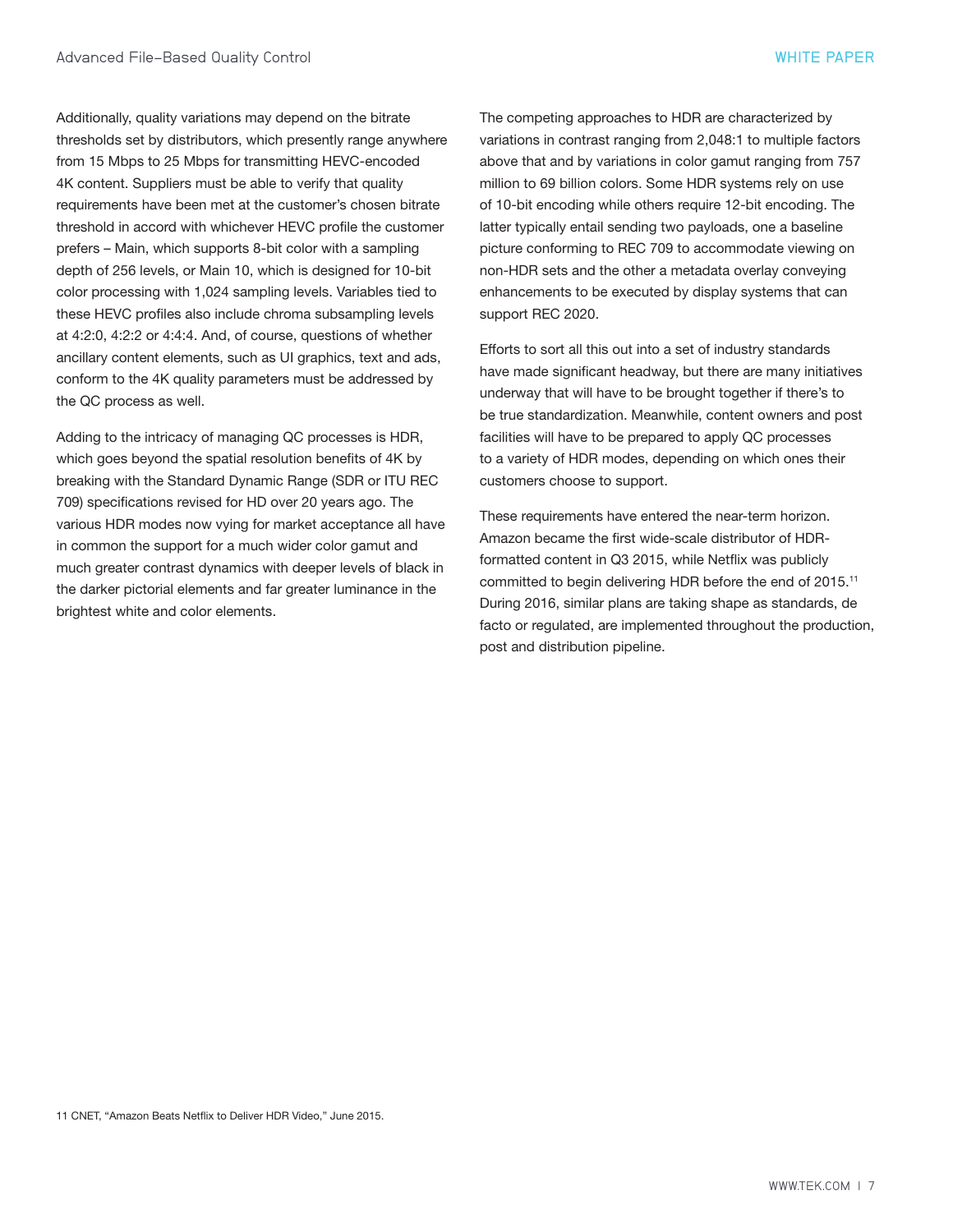## <span id="page-7-0"></span>A QC Solution Suite Fully Adaptive to New Market Requirements

Clearly, the current requirements of file-based QC processes call for advances that go well beyond the capabilities achieved with the first generation automated QC systems. With far more elements to address in the QC workflow, content suppliers must be able to expand automated testing at accelerated speeds. Simultaneously, the ability to quickly perform manual review, make decisions, and investigate root cause analysis increases demands on the human element as well.

In response to these needs, Tektronix has developed the highspeed, highly automated Aurora QC platform. Aurora allows customers currently utilizing the Tektronix Cerify QC platform as well as new customers to address all the requirements enumerated above with unprecedented speed and accuracy. Equally important, Tektronix has introduced the advanced frame-accurate Hydra player, a breakthrough in QC support that enables content suppliers to accelerate and expand the range of manual review procedures in the QC workflow with playback on PCs and monitors from a wide range of source files, containers and codecs.

#### AURORA QC

#### Accelerating and Sustaining QC Test Speeds

Aurora overcomes the drawbacks that have inhibited the acceleration and expansion of QC processes on other file-based QC platforms (Figure 2). Through configurable allocations of CPU and GPU resources in high-density virtual and blade environments, Aurora's guaranteed QC capacity architecture supports concurrent analysis of more file types at much faster rates than previously possible.

Our flagship Aurora Professional VU platform enables the utilization of up to eight CPU cores and two GPU blades per VU to perform analysis of HD files at up to 4.5x faster than



FIGURE 2. Aurora greatly expands the range, speed and scalability of QC applications with comprehensive report analytics.

real-time, with all tests enabled. All the testing required for 4K files can be performed at up to 2x faster than real-time.

Tektronix also offers an Aurora Premium VU that can dedicate up to 16 CPU cores and practically unlimited number of GPU blades per VU to achieve even higher speeds. At the other end of the portfolio spectrum, the entry level Aurora Core VU system can tap up to four CPU cores to deliver QC throughput on HD files in real-time.

In contrast to other systems, where the addition of more QC jobs slows processing speeds and can risk system overload, the Aurora Controller intelligently manages the job queue, optimizing available processor cores and job order based on user defined priorities. As a result, customers can expand workloads on each Aurora Verification Unit (VU) with assurance they will not overload the system, avoiding the need to repeatedly modify templates to optimize system performance.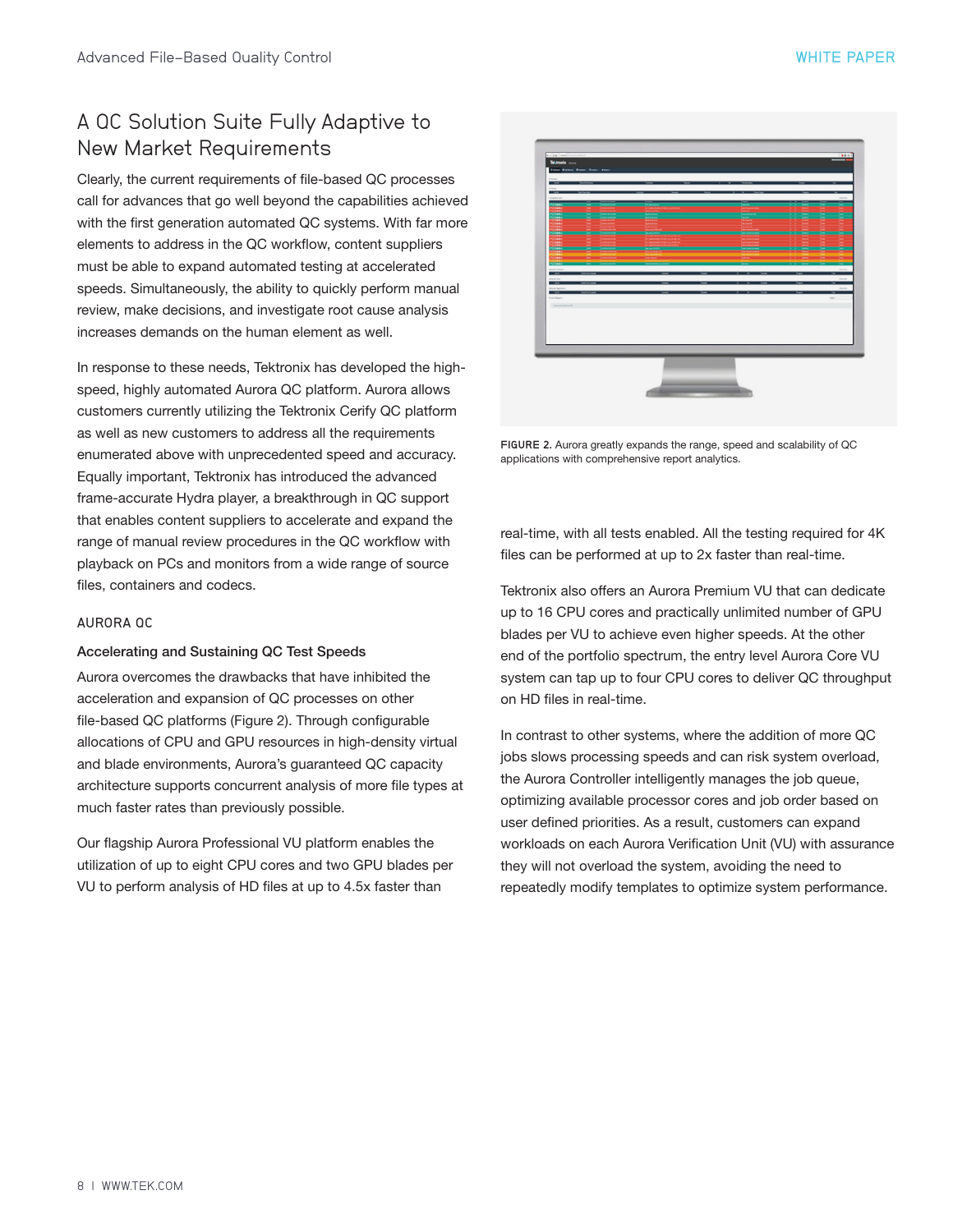#### <span id="page-8-0"></span>Scalability and Efficiency

Aurora supports unmatched levels of scalability in the implementation of new QC jobs and VUs. Through the QC job queue, the Aurora Controller can allocate each QC job across its available VUs and processor resources. The Controller can add VUs to the system as needed, enabling scalability with increased file-testing throughput to a nearly unlimited number of VUs. In addition, customers can deploy multiple Aurora Controllers to manage groups of differently configured VUs in conjunction with setting multiple QC analysis speeds to prioritize processing of different categories of files or the test point location in the overall workflow.

Aurora also achieves higher efficiency in the testing processes by employing techniques that eliminate false positives and maintain a high degree of correlation to human perception, ensuring that only the significant issues are highlighted in test reports. Such capabilities will become increasingly important as tests are applied to all the nuances associated with QC over 4K UHD and HDR-enhanced content.

Aurora supports the full range of video, audio and metadata tests that are essential to maintaining QC on all asset files from SD to 4K. Utilizing the Smart Test Plans feature, operators can configure automated workflows to apply different sets of tests to specific files, including configurations of the tests specific to the Digital Production Partnership (DPP) AS-11 (a new UK specific file constraint).

### The New Normal in Auto QC

Time changes everything. Only a few years ago, the quality of multi-screen audio and images rarely qualified for any, let alone equal, quality control efforts. Around the same time, the thought of widespread 4K UHD was considered a play thing of the major studios but rarely suggested elsewhere. Finally, as the business of video entertainment grows more complex, the industry has taken the initiative (arguably led by those whose painful experiences preferred not to have the industry share in…) to cooperatively utilize broad based standards and implement practical specification models focused on constraining the growing disparity and customization that is raising costs and overly complicating the very workflows intended to simplify our world. Where 4K is concerned, Aurora supports IMF-based QC analysis. When pointed at the asset map or any of the CPL assets, the system automatically parses and tests the CPLs and provides the results in a QC Test Report.

Aurora can execute 4K tests in real-time or faster across all codecs and containers, including JPEG 2000, HEVC and DPX as well as the various AVC permutations of H.264. For example, utilizing GPU acceleration, Aurora with the Advanced Codec Pack can perform 4K essence tests on JPEG 2000 files at speeds of 24 frames per second in real-time.

Aurora, for the first time in an automated QC process, also allows content suppliers to verify that their assets will be conveyed as expected over ABR streaming platforms. Such testing, performed at the same rates used with other tests in the QC workflow, is now possible owing to the much higher processing speeds that can be achieved with Aurora.

The Aurora ABR QC process employs all the fragmentation and manifest parameters used by the leading ABR systems, including HLS, Smooth, HDS and MPEG DASH as well as configurations specified by Netflix, CableLabs and other entities. All the asset components in each file are paired with the appropriate manifest to enable verification that those components will play out as intended in the ABR stream.

#### Cerify and Third-Party Workflow Compatibility

Aurora is fully compatible with the Tektronix Cerify QC platform, the first and most widely deployed file-based QC solution. Customers can seamlessly integrate Aurora into their Cerify workflows, enabling substantially faster performance on all previous Cerify tests and new ones as well. Aurora provides Cerify customers a direct link into Hydra and allows them to sustain connectivity via CeriTalk APIs or Cerify XML into thirdparty applications.

Aurora will expand on the QCloud capabilities of Cerify by allowing customers to flexibly use public and private cloud resources for Aurora QC processes, including operations in fully virtualized hybrid environments. Along with supporting Aurora QC with Amazon Web Services, Aurora is also capable of running on providers such as Azure Media Services and SDVI. Such resources can be used on a perpetual basis or on a per-use basis when extra burst capacity is needed.

Flexible use of Aurora also extends to integration with thirdparty workflows. Benefitting from work with Cerify, Aurora can be readily integrated into Telestream, SeaChange, Harmonic, Snell, Dalet and other workflow environments. Aurora's WSDL based SOAP API ensures that most new integrations can be designed and quickly implemented.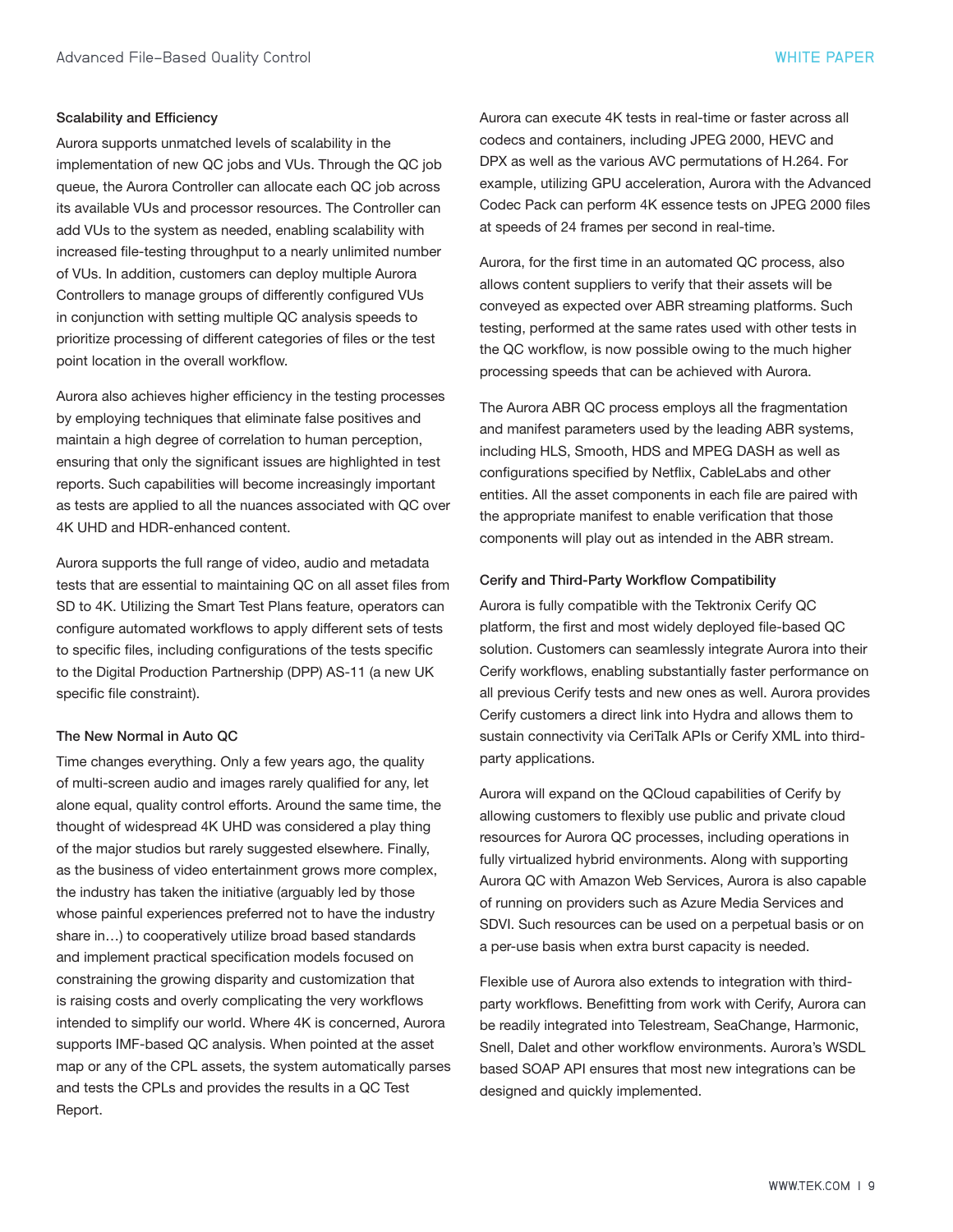#### <span id="page-9-0"></span>THE HYDRA PLAYER

#### Speed and Versatility

Complementing the advanced processing capabilities of Aurora QC, the Hydra player was built from the ground up to provide frame accuracy, access speed and versatility in the review and playback of video and audio files. While designed as an integral component of the Aurora QC workflow, Hydra is also a high performance manual QC player that can be operated either standalone or with other file-based QC solutions.

Hydra reduces manual review time to a fraction of the time it takes with other playback systems. When used with Aurora, the player allows customers to select any issue from an Aurora QC Report for playback through Hydra. Or they can access the full list of QC issues detected for a given file as displayed in the Hydra Review Bar and toggle from one to the next with no time wasted looking for the right start frame in the reviewed segment. During the review process customers can add annotations and make QC decisions for each issue as they view the playback, all of which are saved back to the Aurora XMLQC Report.

Hydra supports this rapid visualization process with no chunking or delays, replicating a linear viewing experience across all asset categories, including video, audio, captions, subtitles, text and metadata. The player can display these visualizations from multiple file formats on PCs or video monitors via SDI playout. (See Figure 3 for the list of file formats supported by Hydra.)

No other QC player in this price range offers the breadth of file versatility. Hydra uniquely supports direct access to content wherever it's located, including origin servers or archives without requiring rerouting to dedicated in-house servers. This also applies to playback of native camera files in instances where QC testing is performed as video is ingested into the production workflow from the field.

Adding to the versatility, Hydra can be easily implemented in third-party workflows utilizing purpose-built APIs to facilitate integration of all relevant workflow applications into the Hydra system. This enables customers to replace existing QC players with Hydra with assurance all the Hydra playback functions will be available to them, even if they choose to engage with Hydra

| <b>File Formats Supported by Hydra</b> |                                                                                                                                                                                                                                                              |  |
|----------------------------------------|--------------------------------------------------------------------------------------------------------------------------------------------------------------------------------------------------------------------------------------------------------------|--|
| Video Codecs                           | H.264 (AVC/AVC-Intra), MPEG-2 (including XDCAM,<br>IMX and D-10), ProRes, JPEG 2000, DNxHD (VC-3),<br>Cineform (VC-2), VC-1 (and WMV), DV/DVCPro, Flash<br>VP-6/7, RAW (Huffman, YUV, RGB, Blackmagic), RED,<br>EXR, DPX, Canopus, HEVC.                     |  |
| Audio Codecs                           | PCM Audio (WAV/AES/BWF), Dolby Digital (AC-3),<br>DD+ (EAC-3), Dolby TrueHD (MLP), Dolby E, AAC,<br>HE-AAC, WMA Standard/Pro, MPEG-2 (L1,2,3),<br>MPEG-1.                                                                                                    |  |
| Container<br>Wrappers                  | MXF (All OP, including AMWA defined AS, RDD-9,<br>P2, SxS), Transport Stream, Elementary Stream,<br>Program Stream/VOB, AVI, WMV/ASF, QuickTime/<br>MOV, GXF, MP4, 3GPP, LXF, R3D, DPX, DXW, HLS,<br>DASH, Smooth Streaming, IMF, DCP (unencrypted),<br>HDS. |  |
| Captions/<br>Subtitles/Text            | Line 21, CEA-608, CEA-708, Timed Text / DFXP, EBU<br>Subtitles (including STL), SRT, SCC, WebVTT                                                                                                                                                             |  |

FIGURE 3.

through their own workflow UIs. Hydra also supports multiple hardware control surfaces such as Video Display Controllers, Contour USB Shuttle Pro, BUF shot boxes, etc.

#### 4K and ABR Playout

Customers can take advantage of the HEVC-compatible Advanced Codec Pack for manual reviews of 4K UHD files on PCs and SDI monitors. As previously mentioned, Aurora supports QC analysis utilizing IMF with 4K. In Hydra, users can scrub back and forth among CPLs and can look at the exact 4K frame of any reported QC issue.

As is the case with Aurora QC, the Hydra player architecture is designed to enable users to make use of GPU as well as CPU resources. As a result, Hydra can play out higher resolution files and process more complex wrappers than is possible with other players, which is especially important in the 4K QC review process. This includes handling IMF CPLs for 4K playback in real-time.

Hydra also offers playout of HLS, HDS, Smooth Streaming, and MPEG DASH file sets into the manual review process. Hydra accesses results of tests specific to identifying the causes of ABR streaming problems and jumps to the exact frames to enable review wherever issues occur.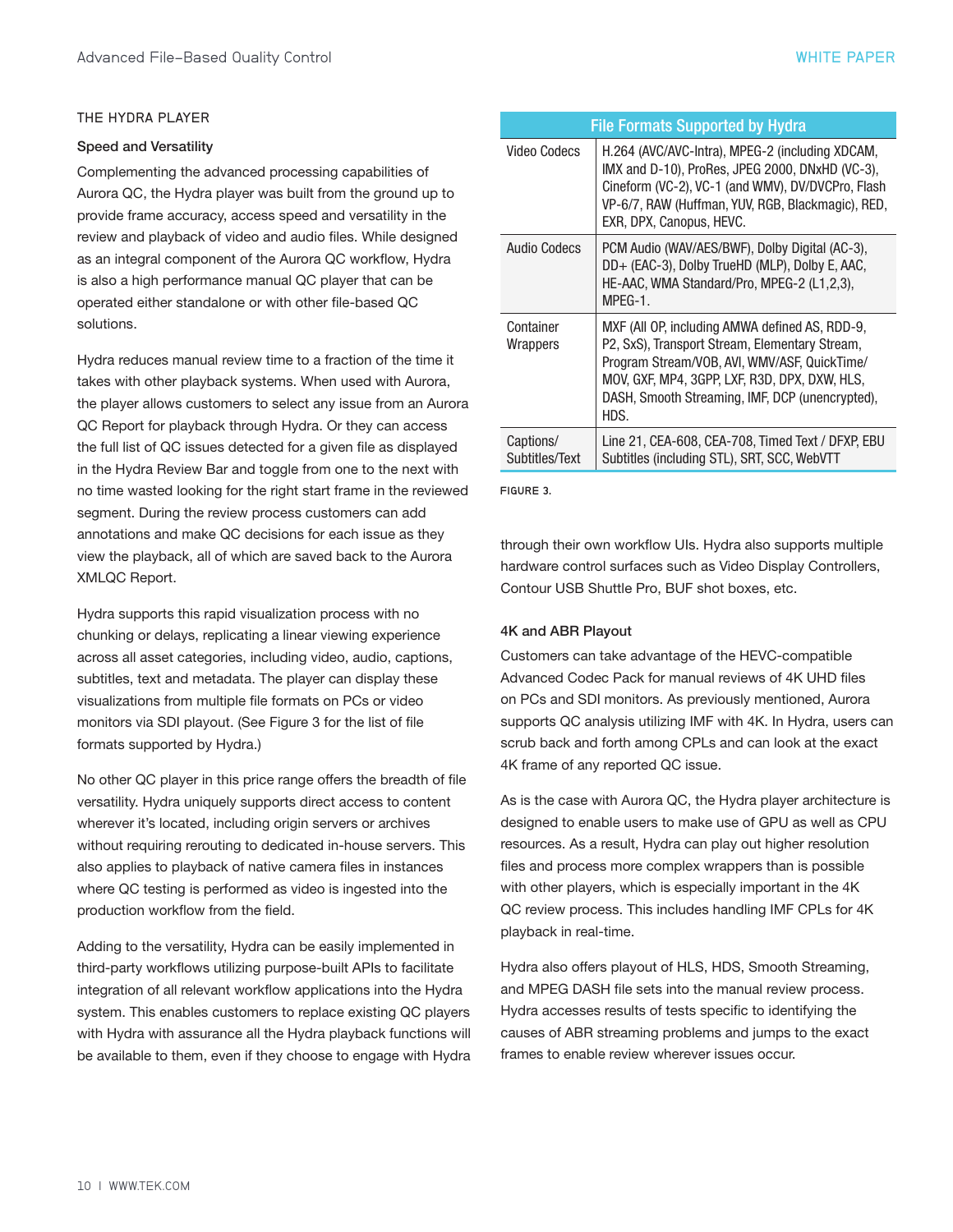## <span id="page-10-0"></span>Conclusion

The expansion of distribution outlets for premium content represents both a major opportunity and a challenge for the entire video and audio value chain. Whether content creation, packaging, wholesale aggregator or retail provider, dependable access and quality of experience are prerequisites for success in the highly competitive and unforgiving media markets of today. Consumer churn is now measured in seconds rather than months and years, exposing even the largest global media organizations to substantive revenue loss.

The proliferation of alternative displays, delivery mediums, and diverse content are offset by thinning margins and advertising dilution. Television Networks and Stations, MVPDs, OTT and new distributors yet to be defined must maximize their respective return on investment and business propositions in the most efficient, expedient and consistent methods possible. 4K, IMF, ABR, HDR, multilingual audio and closed captioning, descriptive video, interactive ads, synchronized multi-device applications and social interaction are moving beyond niche markets and each adds a layer of complexity, metadata, data and analysis that is critical to some portion of the value chain.

Tektronix has developed a broad suite of test, measurement, correction and analytic solutions, helping every entity in the Media & Entertainment value chain to keep pace with a changing market. The introduction of the Aurora file-based QC platform and the advanced Hydra player, extend automated Quality Control across new areas of validation while optimizing human resources in key areas that require intuitive decision making and perspective.

By virtue of its backward-compatibility with the Tektronix Cerify file-based QC platform, Aurora provides a painless, no-cost upgrade path to advanced QC capabilities for existing customers. And it offers a surprisingly low-cost point of entry for new customers.

Hydra sets new performance levels in QC player technology, providing the speed and flexibility in the manual review process needed to avoid legacy bottlenecks and keep pace with high demand cycles. Hydra delivers exceptional benefits when paired with Aurora QC and can be integrated into third-party workflows to create automated workflow processes across scaled out platforms on a local or global basis.